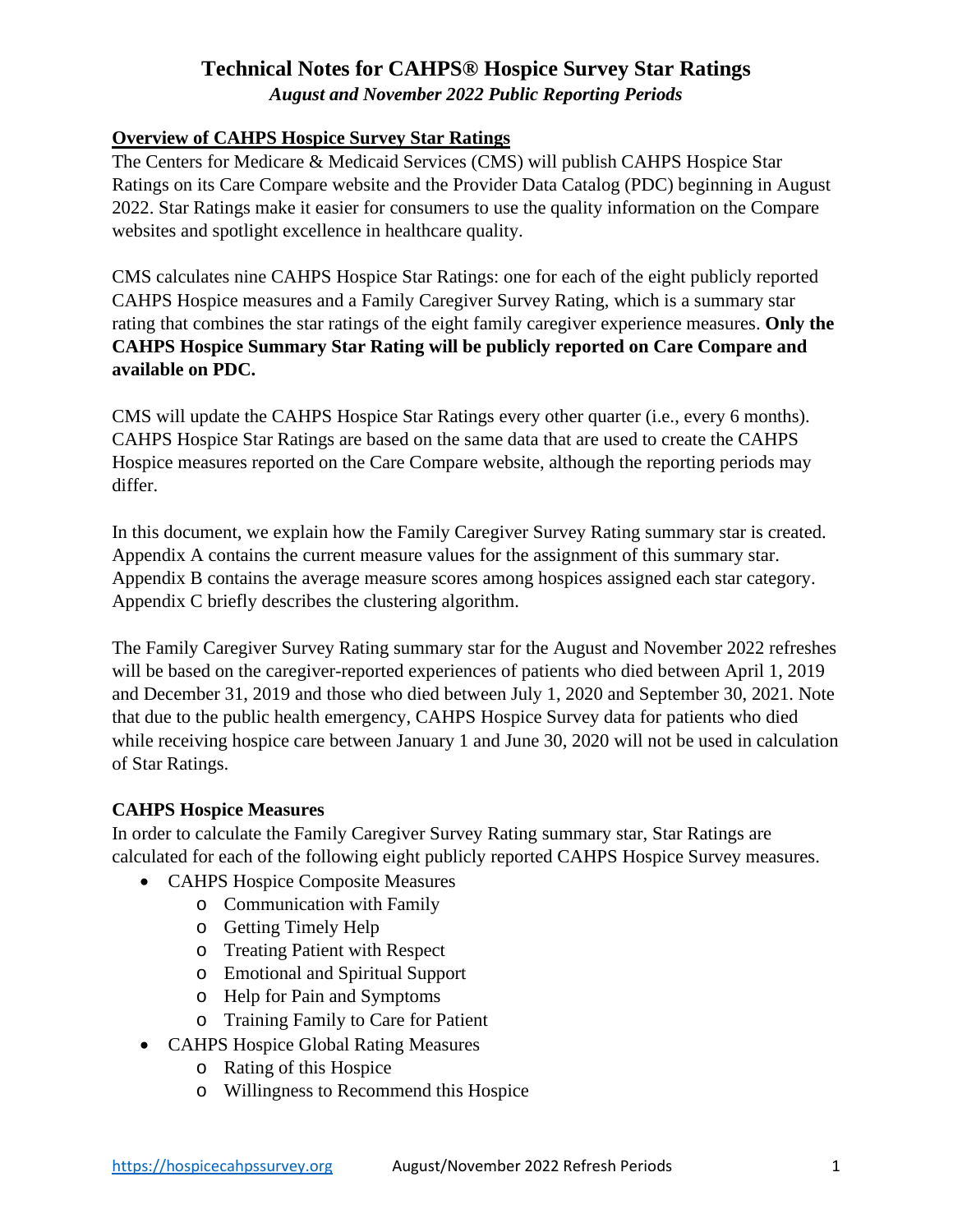The scores used to determine star ratings represent the proportion of respondents who gave the most favorable response(s) for each measure, also known as the top-box scores. All scores are adjusted for the case mix of the hospice and mode of survey administration. Detailed information regarding the content and calculation of CAHPS Hospice Survey measures is available at: [https://hospicecahpssurvey.org/en/public-reporting/scoring-and-analysis/.](https://hospicecahpssurvey.org/en/public-reporting/scoring-and-analysis/)

#### **Minimum Number of Respondents for Public Reporting of the Family Caregiver Survey Rating Summary Star Rating**

A hospice must be eligible for public reporting of CAHPS Hospice Survey quality measures and have at least 75 respondents (completed surveys) over the given eight-quarter period in order to receive a CAHPS Hospice Star Rating. A hospice with fewer than 75 respondents will not receive a Star Rating; however, their measure scores may be used to determine Star Ratings cut points and may be publicly reported on Care Compare.

## **Steps to Calculate CAHPS Hospice Star Ratings for each CAHPS Hospice Survey Quality Measure**

- 1. Split the eight quarters of data into four six-month (2-quarter) periods of time. For the August and November 2022 public reporting periods, which are based on caregiverreported quality of care for patients that died between April 1, 2019 and December 31, 2019 and those that died between July 1, 2020 and September 30, 2021, the quarters are split into the following four six-month periods of time.
	- a. Quarter 2, 2019 to Quarter 3, 2019: April 1, 2019 to September 30, 2019
	- b. Quarter 4, 2019 and Quarter 3, 2020: October 1, 2019 to December 2019 and July 1, 2020 to September 30, 2020
	- c. Quarter 4, 2020 to Quarter 1, 2021: October 1, 2020 to March 31, 2021
	- d. Quarter 2, 2021 to Quarter 3, 2021: April 1, 2021 to September 30, 2021
- 2. Within each six-month period:
	- a. Create six-month hospice-level scores for each CAHPS Hospice measure as the weighted average of the mode and case-mix adjusted top-box scores from the 2 quarters using measure-specific sample sizes as weights.
	- b. Assign cut points (boundaries) to receive a one, two, three, four, or five star rating for each of the eight CAHPS Hospice measures using hospices with at least 30 respondents across the six-month period for the given measure, by applying statistical methods that utilize relative distribution and clustering.
		- i. The cut points within each six-month period for each of the eight CAHPS Hospice measures is determined by applying a clustering algorithm to the individual measure scores. Conceptually, the clustering algorithm identifies the 'gaps' in the data and creates five categories such that scores of hospices in the same category are as similar as possible, and scores of hospices in different categories are as different as possible. This clustering algorithm is the same one employed by CMS to determine Medicare Part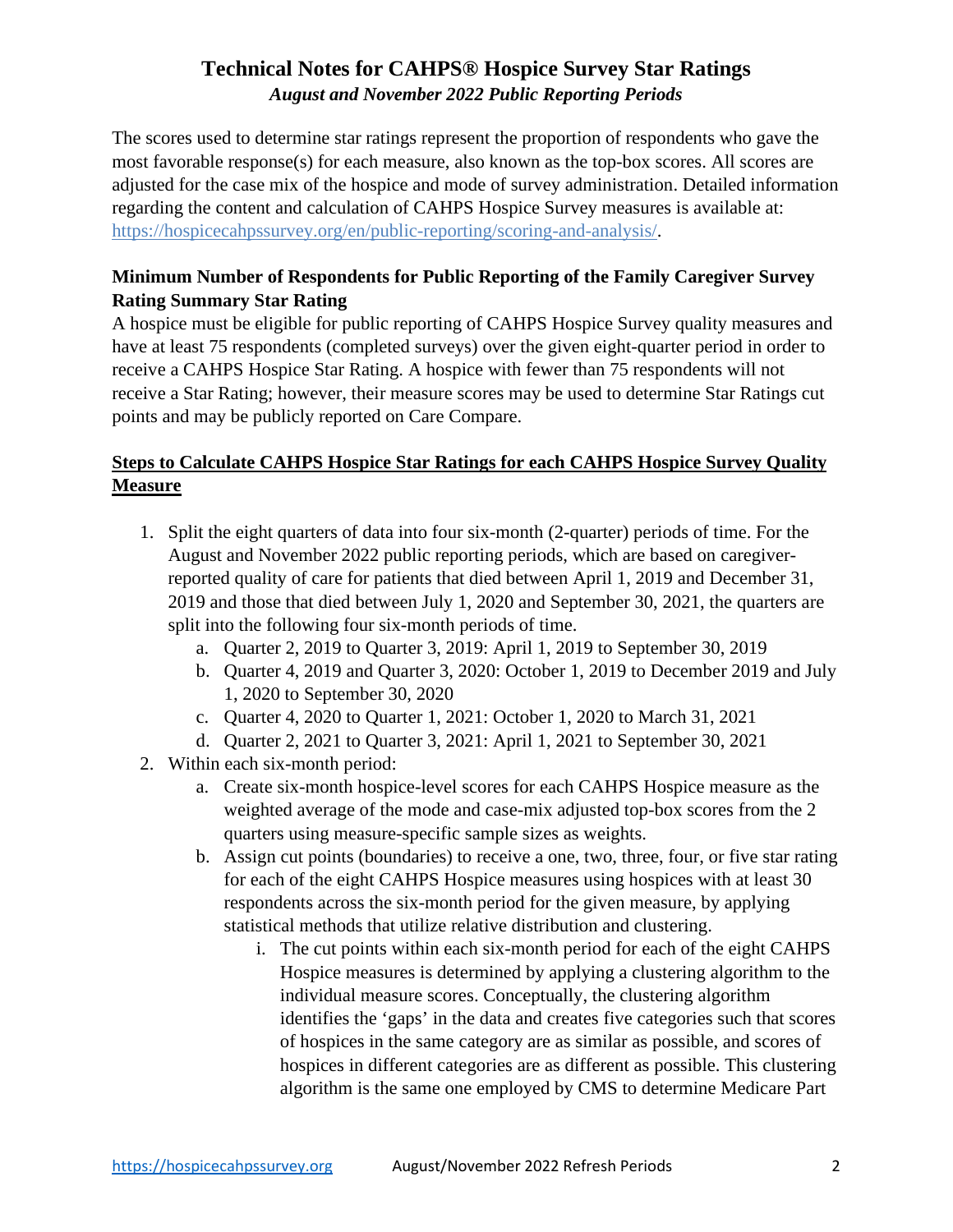C and Part D Star Ratings and Hospital CAHPS Star Ratings. The variance in measure scores is separated into within-cluster and betweencluster sum of squares components. The algorithm develops clusters that minimize the variance of measure scores within the clusters. More specifically, the clustering algorithm minimizes the within-cluster sum of squares for each of the five clusters. The cut points are derived from the range of scores per cluster. The four cut points for the six-month period for each measure are then identified as the minimum score used for the second to fifth highest clusters (i.e., the four clusters with the largest scores). Additional information about the clustering method can be found in Appendix C.

- c. Calculate an adjustment factor between scores used in clustering and all scores projected to be reported when data is rolled across eight quarters for each CAHPS Hospice measure.
	- i. Classify hospices as having a high or low sample size for the given measure
		- 1. Hospices with a low sample size (LowN) are those that do not have enough respondents for the measure within the six-month period to be used in determining cut points for that period (Step 2b) but do have enough respondents that they are projected to receive a score for the measure over the eight quarters used to calculate the reported CAHPS Hospice measure score. These are defined as hospices with at least eight respondents overall and between 3 and 29 respondents for the given measure within the six-month period.
		- 2. Hospices with a high sample size (HighN) are hospices with enough respondents for the measure within the six-month period to be used in determining cut points for that period (Step 2b). These are defined as those with at least 30 respondents for the given measure across the six-month period.
	- ii. Calculate the adjustment factor by subtracting the mean score pooling hospices classified as having low and high sample sizes (LowN and HighN hospices; Step 2ci1 and 2ci2) from the mean score amongst hospices classified as having a high sample size (HighN hospices; Step 2ci2).
- 3. Combine the cut points and adjustment factors derived from the four six-month time periods to determine the final cut points used to assign Star Ratings to each eight-quarter CAHPS Hospice measure score.
	- a. Calculate the mean of each of the four cut points for each measure across the four six-month time periods.
	- b. Calculate the mean of the adjustment factors for each measure across the four sixmonth time periods.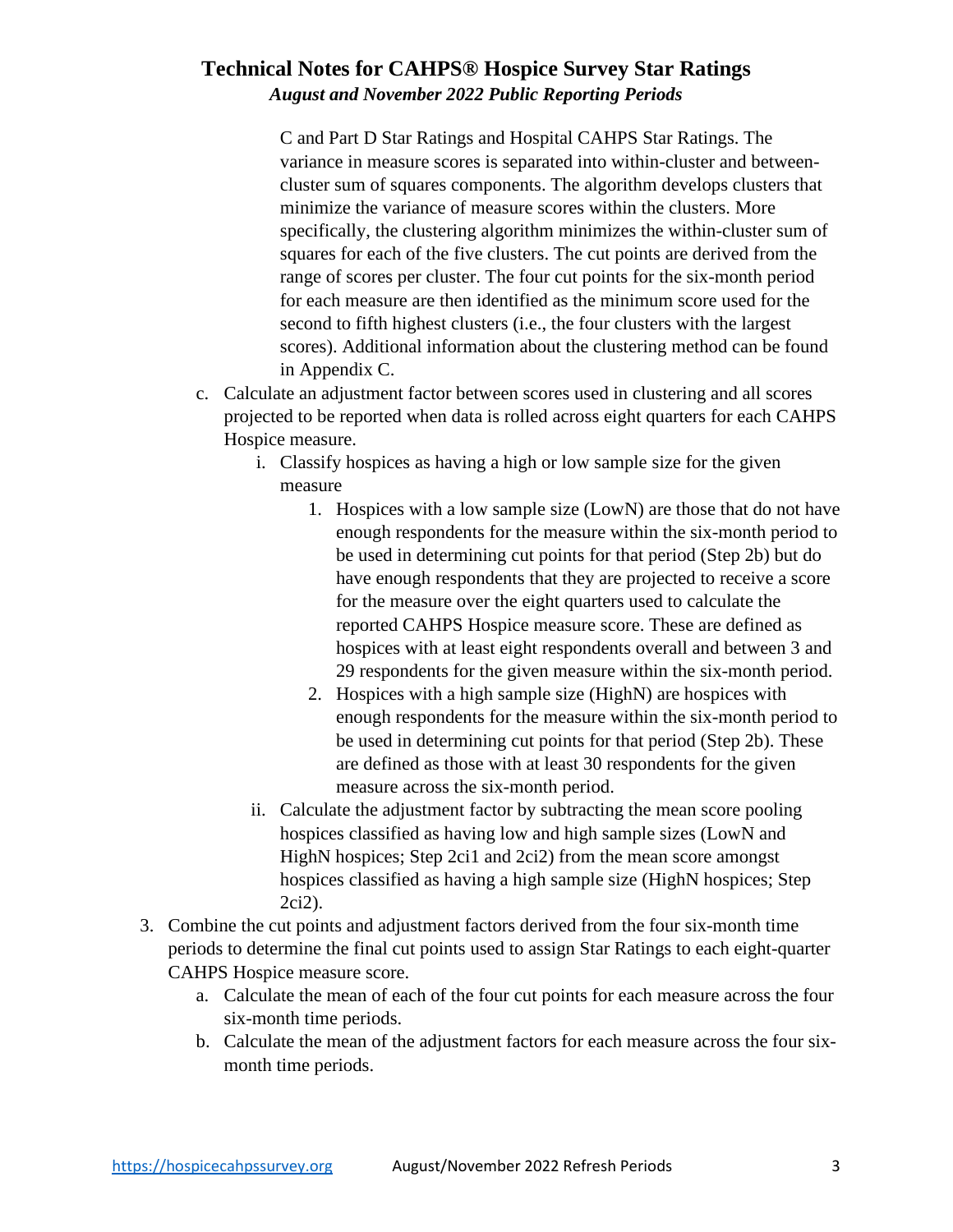c. Subtract the averaged adjustment factors (Step 3b) from each averaged cut point (Step 3a) for each measure, and round these values to the nearest whole number. These values will be used as the minimums or final cut points for the given measure to get star ratings for two, three, four, and five stars using the eightquarter CAHPS Hospice measure score. A one-star rating is assigned to any rolled-up score strictly lower than the cut point to get a two-star rating. The final cut points used in the August and November 2022 public reporting periods are provided in Appendix A.

#### **An example of how to calculate the adjustment factor**

The following is an example of how to calculate the adjustment factor within a 6-month period between scores used in clustering and all scores projected to be reported when scores are rolled across eight quarters (step 2c) for one measure. For the purpose of illustration, we have rounded estimates in this calculation to the fourth decimal place, but in reality, these calculations are performed without any rounding.

| <b>HighN Hospices</b><br>(hospices with at least 30<br>respondents for the given<br><i>measure across the six-</i><br><i>month period</i> ) |                         | <b>LowN</b> Hospices<br>(hospices projected to have a<br>publicly reported score for the<br>given measure using eight<br>quarters but have less than 30<br>respondents within the six-<br><i>month period</i> ) |                         | <b>LowN</b> and HighN<br><b>Hospices</b><br>(pooled) |                         | Adjustment<br><b>Factor within the</b><br><b>6-month Period</b> |
|---------------------------------------------------------------------------------------------------------------------------------------------|-------------------------|-----------------------------------------------------------------------------------------------------------------------------------------------------------------------------------------------------------------|-------------------------|------------------------------------------------------|-------------------------|-----------------------------------------------------------------|
| Number of<br><b>Hospices</b>                                                                                                                | Average<br><b>Score</b> | Number of<br><b>Hospices</b>                                                                                                                                                                                    | Average<br><b>Score</b> | Number of<br><b>Hospices</b>                         | Average<br><b>Score</b> |                                                                 |
| 1600                                                                                                                                        | 84.9876                 | 1400                                                                                                                                                                                                            | 83.1234                 | 3000                                                 | 84.1176                 | 84.9876 - 84.1176<br>$= 0.8700$                                 |

- 1. Calculate the average of the 6-month adjusted hospice scores amongst HighN hospices. *Do not round this average.*
	- a. In this example, the average of the 6-month adjusted hospice score amongst HighN hospices is 84.9876.
- 2. Calculate the average of the 6-month adjusted hospice score amongst HighN hospices and LowN hospices pooled together. *Do not round this average.*
	- a. In this example, the average of the 6-month adjusted hospice scores amongst HighN and LowN hospices pooled together is 84.1176.
	- b. This is equivalent to  $(1600*84.9876 + 1400*83.1234)/3000 = 84.1176$
- 3. Calculate the adjustment factor within the 6-month period by subtracting the mean score pooling LowN and HighN hospices from the mean score amongst HighN hospices. *Do not round this average.*
	- a. In this example, the adjustment factor within the 6-month period is 84.9876  $84.1176 = 0.8700$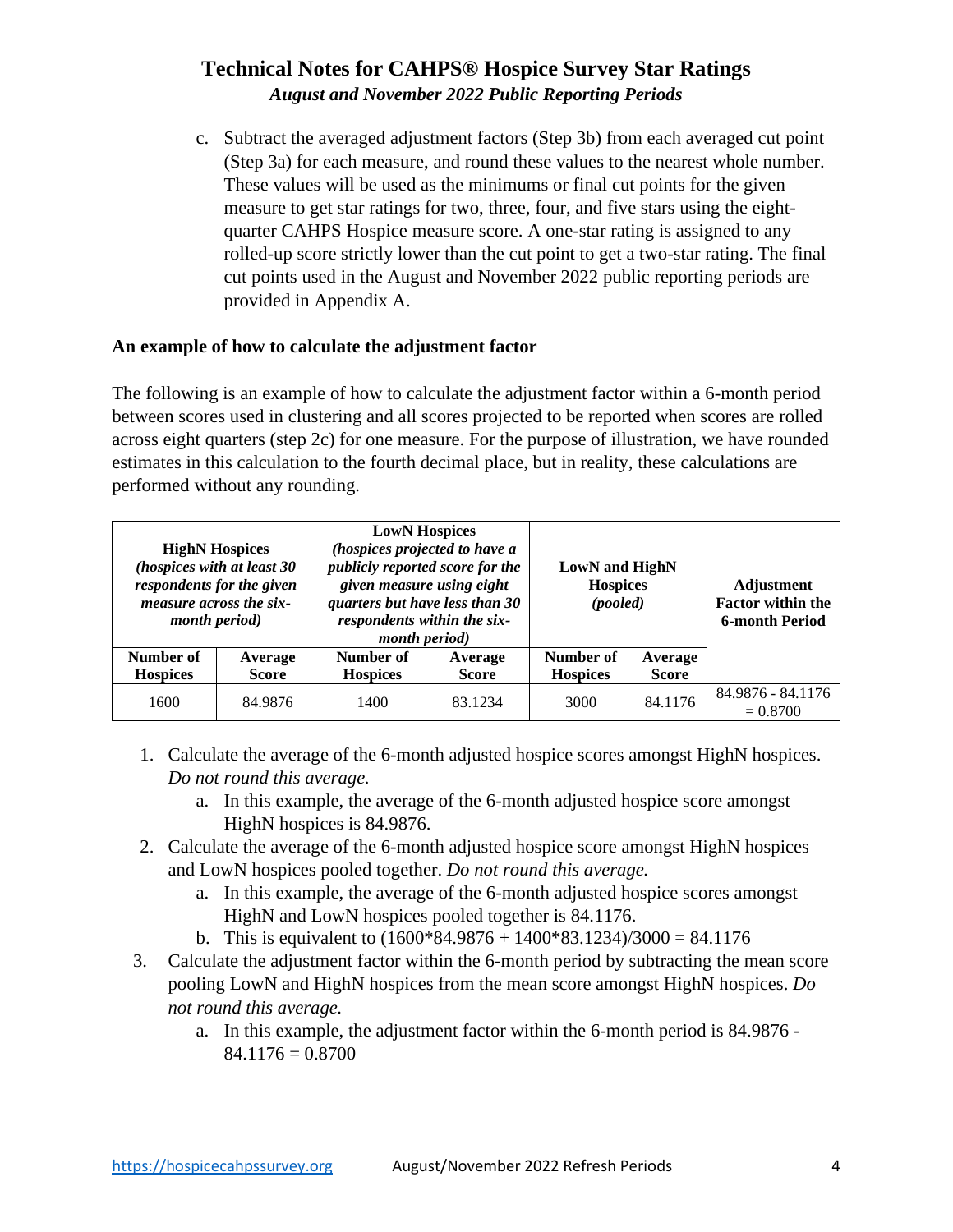*August and November 2022 Public Reporting Periods* 

#### **An example of how to combine the cut points and adjustment factors to determine the final cut points**

The following is an example of how to combine the cut points and adjustment factors derived from the four six-month time periods to determine the final cut points used to assign Star Ratings (step 3) for one measure. For the purpose of illustration, we have rounded estimates in this calculation to the fourth decimal place, but in reality, these calculations are performed without any rounding until the final step.

| <b>Star</b>    | $6-$<br>month<br><b>Period</b> | Cut<br><b>Points</b><br>from each<br>6-month<br>Period | <b>Averaged Cut</b><br>Point | Adjustment<br>factor from<br>each 6-<br>month<br><b>Period</b> | Averaged<br><b>Adjustment</b><br>Factor | <b>Adjusted</b><br><b>Cut Point</b><br>(unrounded) | <b>Adjusted</b><br><b>Cut Point</b><br>(rounded) |
|----------------|--------------------------------|--------------------------------------------------------|------------------------------|----------------------------------------------------------------|-----------------------------------------|----------------------------------------------------|--------------------------------------------------|
|                | $\mathbf{1}$                   | 70.1234                                                |                              | 0.8700                                                         | $(0.8700 +$                             |                                                    |                                                  |
|                | $\overline{c}$                 | 72.3456                                                | $(70.1234 + 72.3456 +$       | 0.9876                                                         | $0.9876+$                               | $71.9012 -$                                        |                                                  |
| 2              | 3                              | 73.0123                                                | 73.0123+72.1234)/4           | 1.2345                                                         | $1.2345+$                               | $0.9150 =$                                         | 71                                               |
|                | $\overline{4}$                 | 72.1234                                                | $= 71.9012$                  | 0.5678                                                         | $0.5678/4 =$<br>0.9150                  | 70.9862                                            |                                                  |
|                | 1                              | 77.1234                                                |                              | 0.8700                                                         | $(0.8700 +$                             |                                                    |                                                  |
|                | $\overline{2}$                 | 78.5678                                                | $(77.1234 + 78.5678 +$       | 0.9876                                                         | $0.9876+$                               | 77.5061 -                                          |                                                  |
| 3              | 3                              | 76.9876                                                | 76.9876+77.3456)/4           | 1.2345                                                         | $1.2345+$                               | $0.9150 =$                                         | 77                                               |
|                | $\overline{4}$                 | 77.3456                                                | $= 77.5061$                  | 0.5678                                                         | $0.5678/4 =$<br>0.9150                  | 76.5911                                            |                                                  |
|                | $\mathbf{1}$                   | 80.9876                                                |                              | 0.8700                                                         | $(0.8700 +$                             |                                                    |                                                  |
|                | $\overline{2}$                 | 82.3456                                                | $(80.9876 + 82.3456 +$       | 0.9876                                                         | $0.9876+$                               | $82.1172 -$                                        |                                                  |
| $\overline{4}$ | 3                              | 81.1234                                                | 81.1234+84.0123)/4           | 1.2345                                                         | $1.2345+$                               | $0.9150 =$                                         | 81                                               |
|                | $\overline{4}$                 | 84.0123                                                | $= 82.1172$                  | 0.5678                                                         | $0.5678/4 =$<br>0.9150                  | 81.2022                                            |                                                  |
|                | 1                              | 85.6789                                                |                              | 0.8700                                                         | $(0.8700 +$                             |                                                    |                                                  |
|                | $\overline{2}$                 | 86.9876                                                | $(85.6789 + 86.9876 +$       | 0.9876                                                         | $0.9876+$                               | $86.1944 -$                                        |                                                  |
| $\overline{5}$ | 3                              | 84.1234                                                | 84.1234+87.9876)/4           | 1.2345                                                         | $1.2345+$                               | $0.9150 =$                                         | 85                                               |
|                | $\overline{4}$                 | 87.9876                                                | $= 86.1944$                  | 0.5678                                                         | $0.5678/4 =$<br>0.9150                  | 85.2794                                            |                                                  |

- 1. Calculate the mean of each of the four cut points across the four six-month time periods. *Do not round this average.*
	- a. In this example, the averaged cut point to receive a 2-star rating is approximately  $(70.1234 + 72.3456 + 73.0123 + 72.1234)/4 = 71.9012$ . The averaged cut points to receive a 3-star, 4-star, and 5-star ratings are approximately 77.5061, 82.1172, and 86.1944, respectively.
- 2. Calculate the mean of the adjustment factors across the four six-month time periods. Note this calculation does not vary by cut point. *Do not round this average.*
	- a. In this example, the averaged adjustment factor is approximately  $(0.8700+0.9876+1.2345+0.5678)/4=0.9150$
- 3. Subtract the averaged adjustment factors from each averaged cut point, and round these values to the nearest whole number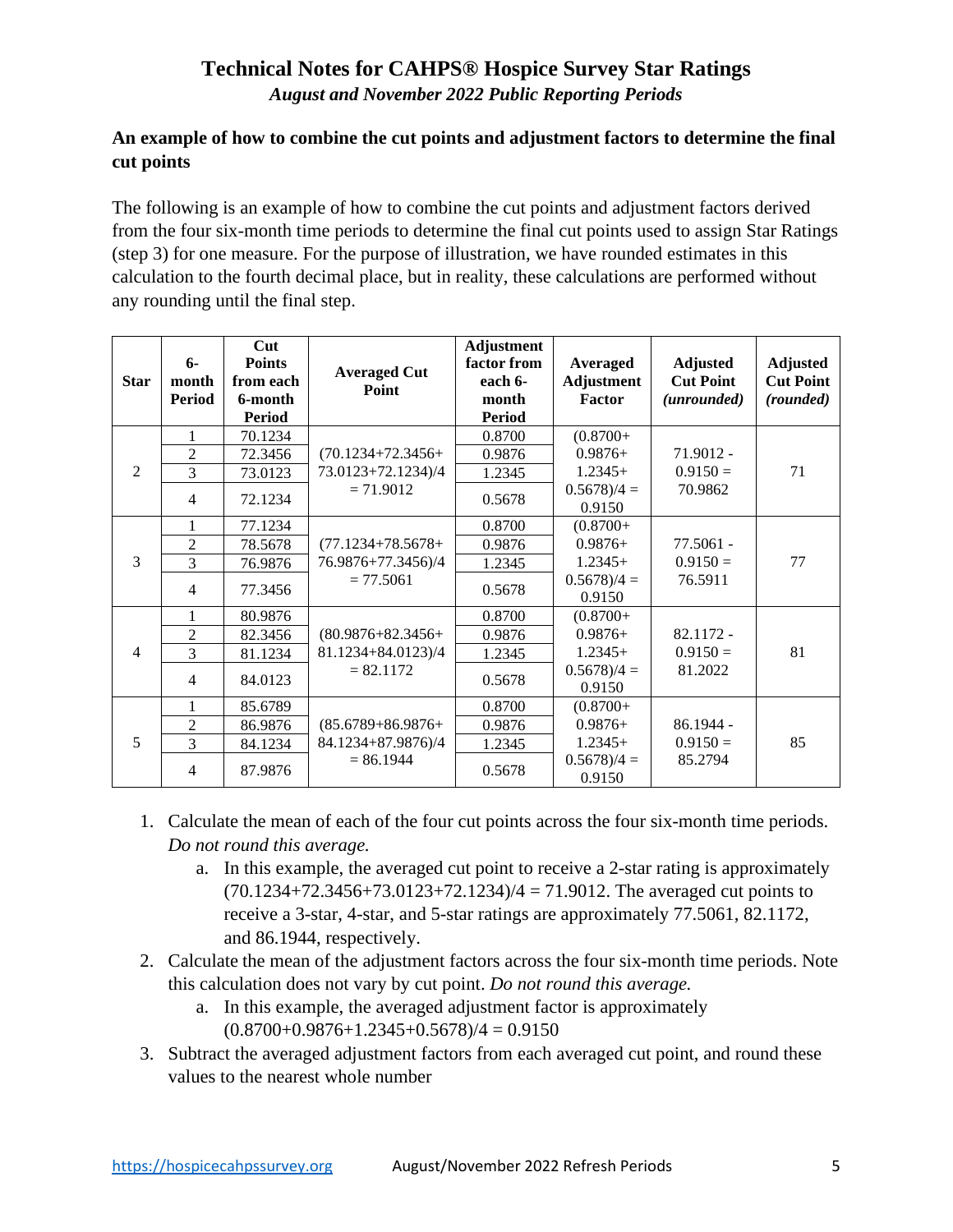a. In this example, the adjusted cut point to receive a 2-star rating is approximately 71.9012 - 0.9150 = 70.9862, which rounds to 71. The adjusted cut points to receive a 3-star, 4-star, and 5-star ratings are 77, 81, and 85, respectively. A onestar rating is assigned to any rolled-up score strictly less than 71.

#### **Family Caregiver Survey Rating**

CMS uses the Star Ratings for each of the eight CAHPS Hospice measures to calculate a Family Caregiver Survey Rating, which is a summary star rating that is calculated as the weighted average of the Star Ratings for each of the CAHPS Hospice Survey quality measures. The Family Caregiver Survey Rating is constructed from the following components:

- The Star Ratings from each of the following six CAHPS Hospice Composite Measures:
	- o Communication with Family
	- o Getting Timely Help
	- o Treating Patient with Respect
	- o Emotional and Spiritual Support
	- o Help for Pain and Symptoms
	- o Training Family to Care for Patient
- An average of the Star Ratings for the two CAHPS Hospice Global Rating Measures:
	- o Rating of this Hospice
	- o Willingness to Recommend this Hospice

The Star Ratings (six Composite Measure Star Ratings and average of the Star Ratings for the two Global Measures) are averaged to form the Family Caregiver Survey Rating Average. In the final step, normal rounding rules, as shown in the below table, are applied to arrive at the Family Caregiver Survey Rating (1, 2, 3, 4, or 5 stars).

| <b>Family Caregiver Survey Rating Average</b> | <b>Family Caregiver Survey Rating</b> |
|-----------------------------------------------|---------------------------------------|
| (unrounded)                                   | (rounded)                             |
| $≥1.00$ and <1.50                             |                                       |
| $\geq$ 1.50 and <2.50                         |                                       |
| $\geq$ 2.50 and <3.50                         |                                       |
| $>3.50$ and $<4.50$                           |                                       |
| $≥4.50$ and ≤5.00                             |                                       |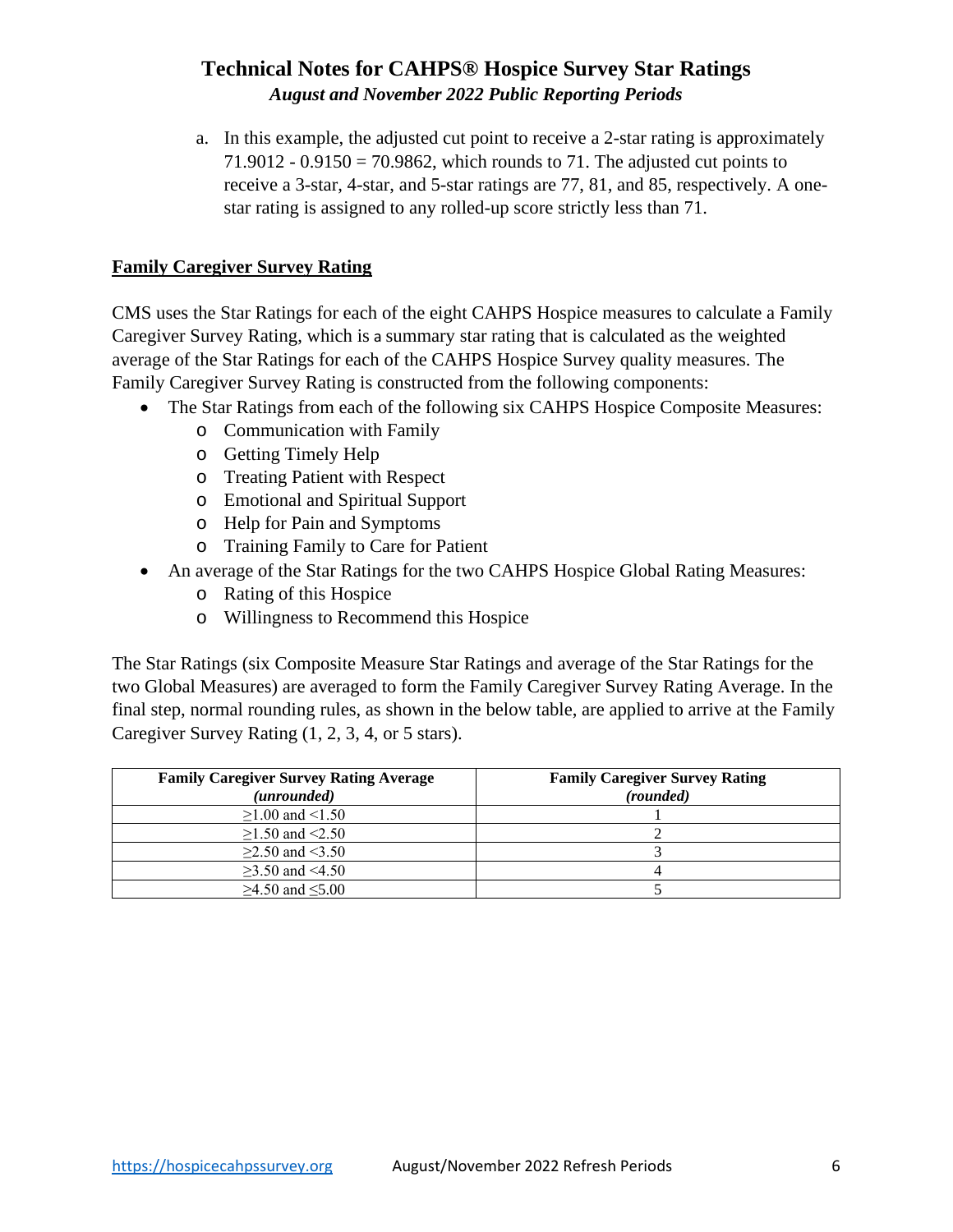*August and November 2022 Public Reporting Periods* 

#### **An example of the calculation of the Family Caregiver Survey Rating**

The following is an example of how to calculate the Family Caregiver Survey Rating for a hospice with the Star Ratings shown in the following table for each of the eight CAHPS Hospice measures.

|                                             | <b>CAHPS</b><br><b>Hospice</b><br><b>Survey</b><br>Quality<br><b>Measure</b><br><b>Star Ratings</b><br>(unweighted) | <b>CAHPS</b><br><b>Hospice</b><br><b>Survey</b><br>Quality<br><b>Measure</b><br><b>Star Ratings,</b><br>(weighted) | Family<br>Caregiver<br><b>Survey</b><br>Rating<br>Average<br>(unrounded) | Family<br>Caregiver<br><b>Survey</b><br>Rating<br>(rounded) |
|---------------------------------------------|---------------------------------------------------------------------------------------------------------------------|--------------------------------------------------------------------------------------------------------------------|--------------------------------------------------------------------------|-------------------------------------------------------------|
| <b>CAHPS Hospice Composite Measures</b>     |                                                                                                                     |                                                                                                                    |                                                                          | 4                                                           |
| <b>Communication with Family</b>            | 4                                                                                                                   | 4                                                                                                                  |                                                                          |                                                             |
| Getting Timely Help                         | 3                                                                                                                   | 3                                                                                                                  |                                                                          |                                                             |
| <b>Treating Patient with Respect</b>        | 4                                                                                                                   | 4                                                                                                                  |                                                                          |                                                             |
| <b>Emotional and Spiritual Support</b>      | 4                                                                                                                   | 4                                                                                                                  | $(4+3+4+4+5+$<br>$3+3.5)/7 =$                                            |                                                             |
| Help for Pain and Symptoms                  | 5                                                                                                                   | 5                                                                                                                  | 3.7857                                                                   |                                                             |
| Training Family to Care for Patient         | 3                                                                                                                   | 3                                                                                                                  |                                                                          |                                                             |
| <b>CAHPS Hospice Global Rating Measures</b> |                                                                                                                     |                                                                                                                    |                                                                          |                                                             |
| Rating of this Hospice                      | 4                                                                                                                   | $(4+3)/2 = 3.5$                                                                                                    |                                                                          |                                                             |
| Willingness to Recommend this Hospice       | 3                                                                                                                   |                                                                                                                    |                                                                          |                                                             |

- 1. Average the Star Ratings for Rating of this Hospice and Willingness to Recommend this Hospice. *Do not round this average.*
	- a. In this example, the average of the Star Ratings for CAHPS Hospice Global Rating Measures  $=(4+3)/2 = 3.5$ .
- 2. Calculate the Family Caregiver Survey Rating by averaging the six composite measure Star Ratings and the average of the Star Ratings for the CAHPS Hospice Global Rating Measures.
	- a. In this example, the Measure Family Caregiver Survey Rating =  $(4+3+4+4+5+3+3.5)/7 = 3.7857$
- 3. Lastly, round the Family Caregiver Survey Rating by using the rounding table above to produce the Family Caregiver Survey Rating.
	- a. In this example, the hospice's Family Caregiver Survey Rating rounds to four stars.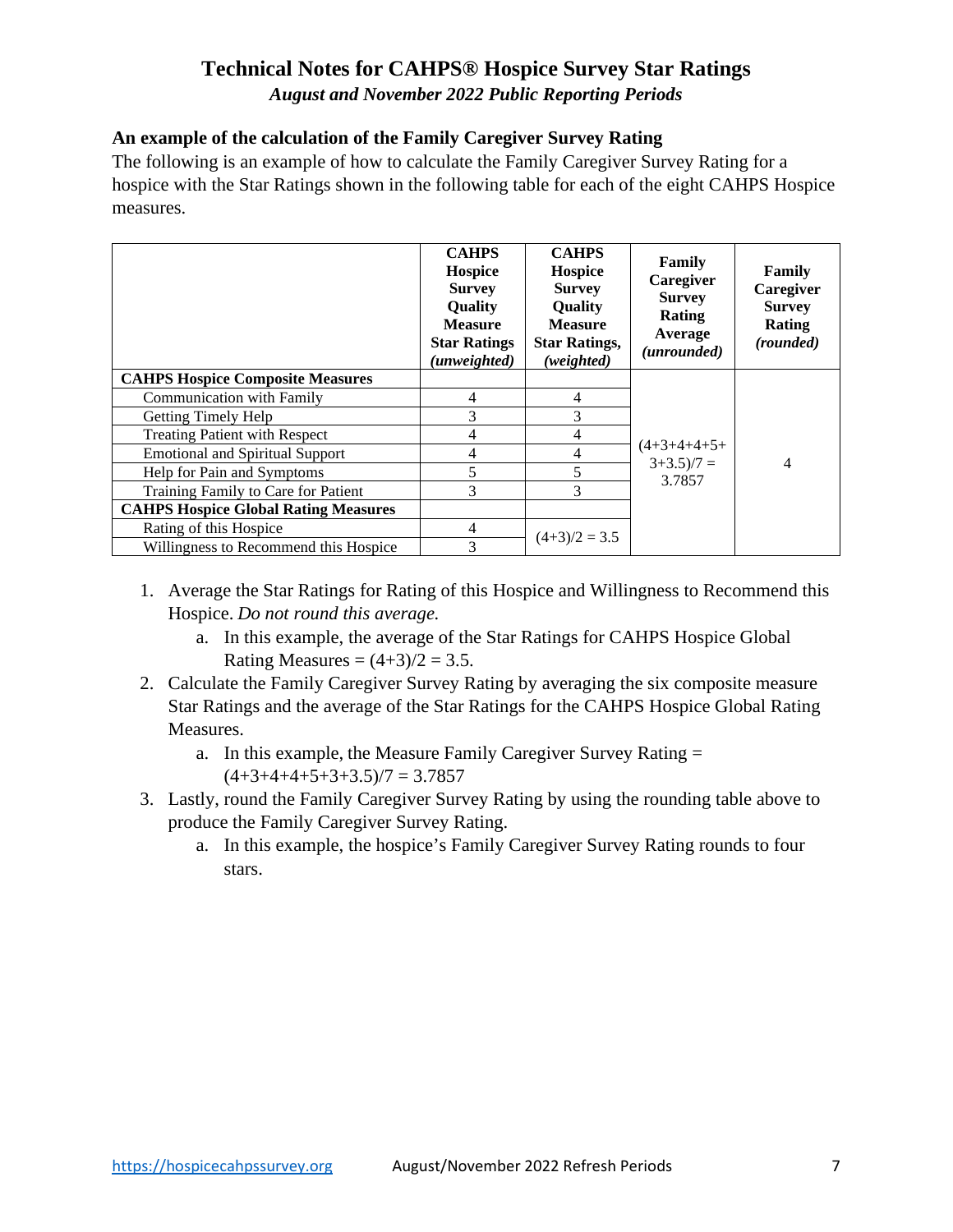*August and November 2022 Public Reporting Periods* 

## **Appendix A: CAHPS Hospice Survey Star Rating Cut Points for the August and November 2022 Reporting Periods**

|                                        | 1 Star | 2 Stars         | 3 Stars           | 4 Stars         | 5 Stars   |
|----------------------------------------|--------|-----------------|-------------------|-----------------|-----------|
| <b>Composite Measures</b>              |        |                 |                   |                 |           |
| <b>Communication with Family</b>       | < 73   | $>73$ to $< 78$ | $≥78$ to < 83     | $>83$ to $< 87$ | $\geq 87$ |
| <b>Getting Timely Help</b>             | <65    | $≥ 65$ to < 72  | $\geq$ 72 to < 79 | $≥79$ to < 85   | $\geq 85$ |
| <b>Treating Patient with Respect</b>   | < 84   | $≥84$ to < 88   | $>88$ to $< 91$   | $≥91$ to < 95   | $\geq 95$ |
| <b>Emotional and Spiritual Support</b> | <83    | $>83$ to $< 87$ | $>87$ to $< 90$   | $≥90$ to < 93   | >93       |
| Help for Pain and Symptoms             | <65    | $≥ 65$ to < 72  | $\geq$ 72 to < 77 | $≥77$ to < 82   | $\geq 82$ |
| Training Family to Care for Patient    | <65    | $≥ 65$ to < 73  | $>73$ to $< 77$   | $>77$ to $< 82$ | $\geq 82$ |
| <b>Global Rating Measures</b>          |        |                 |                   |                 |           |
| Rating of this Hospice                 | <68    | $≥ 68$ to < 76  | $>76$ to $< 83$   | $>83$ to $< 89$ | >89       |
| Willingness to Recommend this Hospice  | < 71   | $≥71$ to < 80   | $≥80$ to < 85     | $>85$ to $< 91$ | $\geq$ 91 |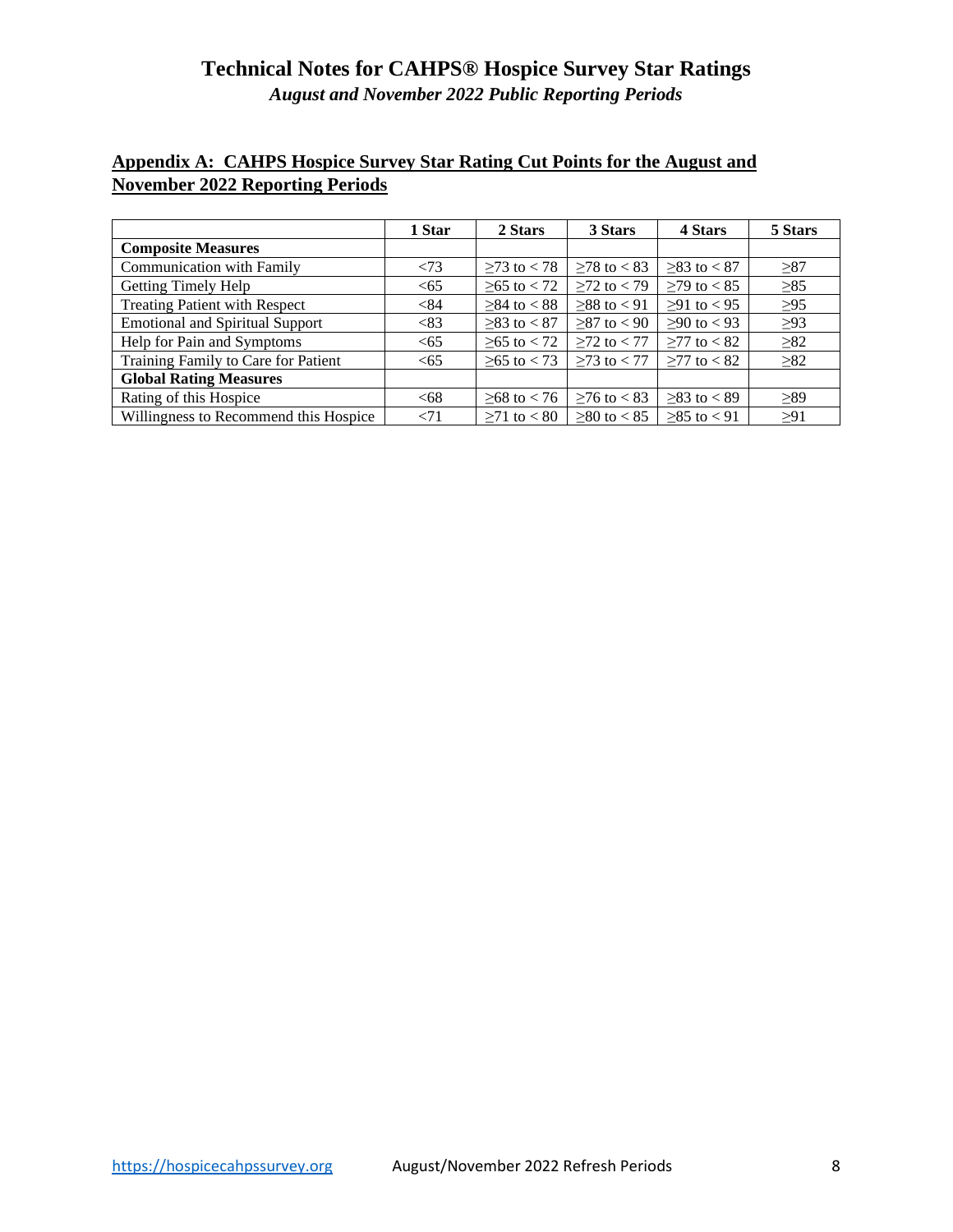*August and November 2022 Public Reporting Periods* 

#### **Appendix B: Average Measure Scores Among Hospices Assigned Each Star Category for the August 2022 Reporting Period**

|                                        | 1 Star | 2 Stars | 3 Stars | 4 Stars | 5 Stars |
|----------------------------------------|--------|---------|---------|---------|---------|
| <b>Composite Measures</b>              |        |         |         |         |         |
| Communication with Family              | 70.3   | 75.5    | 80.2    | 84.3    | 88.4    |
| Getting Timely Help                    | 61.8   | 68.7    | 75.5    | 81.3    | 86.9    |
| Treating Patient with Respect          | 81.5   | 85.8    | 89.2    | 92.3    | 95.8    |
| <b>Emotional and Spiritual Support</b> | 80.9   | 84.9    | 88.3    | 91.0    | 93.8    |
| Help for Pain and Symptoms             | 62.4   | 69.0    | 74.1    | 78.6    | 83.7    |
| Training Family to Care for Patient    | 61.1   | 69.4    | 74.6    | 78.8    | 84.1    |
| <b>Global Rating Measures</b>          |        |         |         |         |         |
| Rating of this Hospice                 | 65.4   | 72.3    | 79.5    | 85.2    | 90.3    |
| Willingness to Recommend this Hospice  | 67.7   | 76.2    | 82.3    | 87.4    | 92.8    |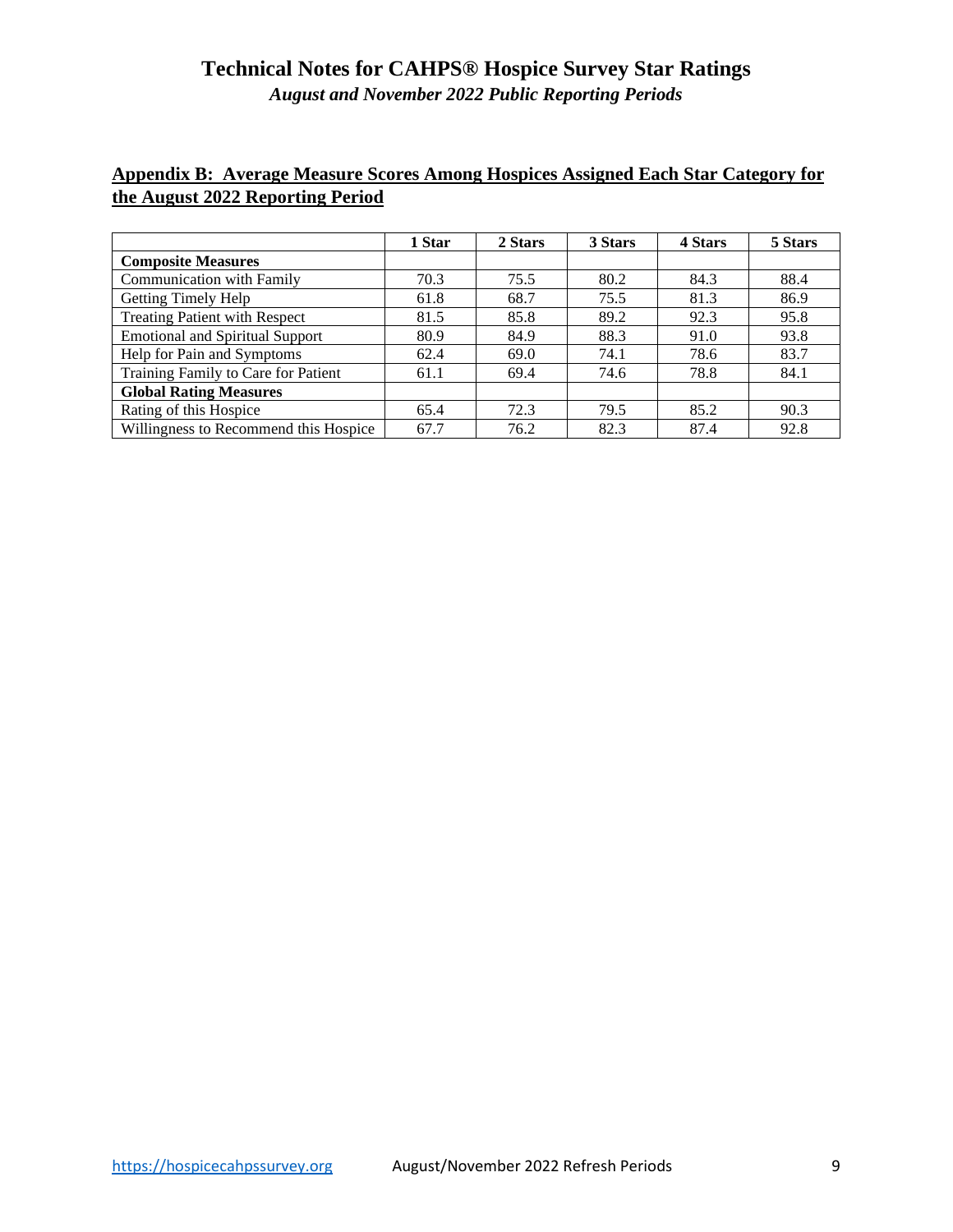#### **Appendix C: Individual Measure Star Assignment Process1**

Below are detailed steps of the clustering method to develop cut points within each six-month period for each individual measure. For each measure, the clustering method does the following:

- Produces the individual measure distance matrix.
- Groups the measure scores into a preliminary set of clusters.
- Selects five clusters.

#### **1. Produce the individual measure distance matrix.**

For each pair of hospices j and k ( $j>=k$ ) among the n hospices with six-month measure score data and at least 30 respondents across the six-month period, compute the Euclidian distance of their measure scores (i.e., the absolute value of the difference between the two measure scores). Enter this distance in row j and column k of a distance matrix with n rows and n columns. This matrix can be produced using the DISTANCE procedure in SAS as follows:

proc distance data=inclusterdat out=distancedat method=Euclid; var interval(measure\_score); id CCN; run;

In the above code, the input data set, inclusterdat, is the list of hospices with top-box scores for a particular measure and at least 30 respondents across the six-month period. Each record has a unique identifier, CCN. The option method=Euclid specifies that distances between hospice measure scores should be based on Euclidean distance. The input data contain a variable called measure\_score. In the var call, the parentheses around measure\_score indicate that measure score is considered to be an interval or numeric variable. The distances computed by this code are stored to an output data set called distancedat.

#### **2. Create a tree of cluster assignments.**

The distance matrix calculated in Step 1 is the input to the clustering procedure. The stored distance algorithm is implemented to compute cluster assignments. The following process is implemented by using the CLUSTER procedure in SAS:

- a. The input measure score distances are squared.
- b. The clusters are initialized by assigning each hospice to its own cluster.
- c. In order to determine which pair of clusters to merge, Ward's minimum variance method is used to separate the variance of the measure scores into within-cluster and betweencluster sum of squares components.

<sup>&</sup>lt;sup>1</sup> The information presented here may permit a hospice to approximately replicate their Family Caregiver Survey Rating and Star Ratings for individual CAHPS Hospice Survey quality measures. However, exact replication of stars is not possible because hospice scores and respondent totals for each individual quarter are not publicly available.